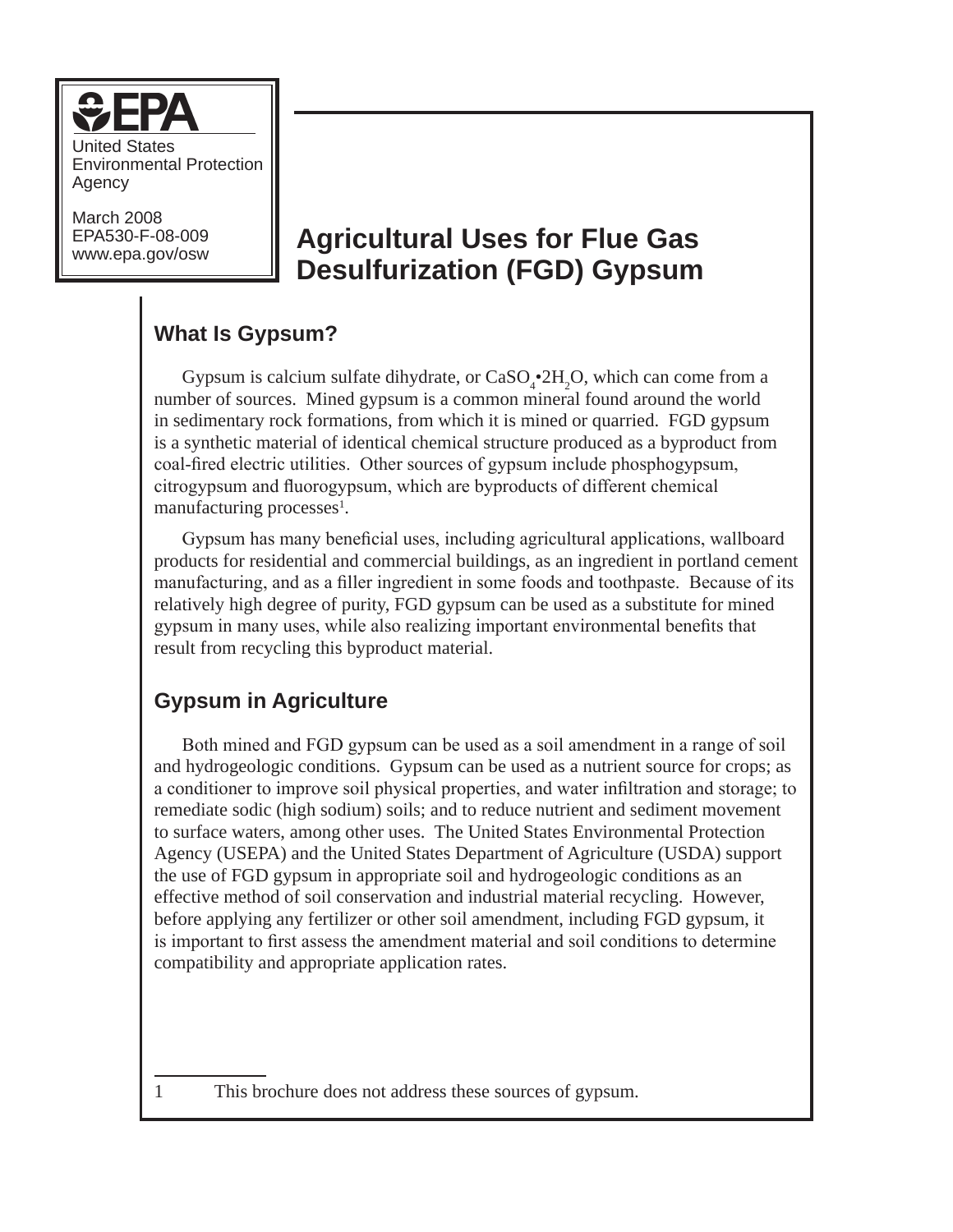## **FGD Gypsum**

FGD gypsum is created by forced oxidation scrubbers attached to coal-fired power plants to limit emissions of the sulfur which is released when coal is burned. The scrubbers spray liquid lime or limestone slurry into the flue gas path, where it reacts with sulfur in the gas to form calcium sulfite, an intermediate product with little practical value. However, when the chemical reaction is pushed further by the introduction of air into the FGD absorber tank, the calcium sulfite reacts to become gypsum. The material is then dewatered and processed; the end product is a consistent, finely divided powder. This process is known as flue gas desulfurization (FGD), and the gypsum produced is known as FGD gypsum.

The term FGD gypsum is the name most often used by generators of the material. Other names include recaptured gypsum, byproduct gypsum, and synthetic gypsum. All of these terms refer to the same material produced by the forced oxidation process. The gypsum in both FGD gypsum and mined gypsum has the same basic chemical makeup— $CaSO_4^{\bullet}2H_2O$ ; however, the amount and types of trace materials and unreacted sorbents found in the gypsum can vary among power plants and among mines<sup>2</sup>. If you are considering using FGD gypsum products as a soil amendment, it is appropriate that the chemical analysis of the material be provided by all commercial sources to support decision-making in their use, as States may have regulations and standards that need to be followed. To this end, it is advisable to contact your State's department of agriculture or State extension service before FGD gypsum is used as a soil amendment.

## **The Future of FGD Gypsum**

According to the American Coal Ash Association's annual Coal Combustion Product Production and Use Survey, total production of FGD gypsum in 2006 was approximately 12 million tons. Close to 9 million tons of FGD gypsum was put to beneficial use, while the remainder was landfilled. Of the amount used, approximately 80 percent was used in wallboard products, and about 2 percent (168,190 tons) was used in agriculture, with most of the rest being used in concrete and cement applications. In the future, FGD gypsum may find more use as filler in plastics and fiberglass, as well as in reducing mine subsidence, re-contouring landforms, and improving soil conditions at mining sites.

 $\overline{2}$  Information about constituent concentrations in mined and FGD gypsum may be found at http://www.epa.gov/epaoswer/osw/conserve/c2p2/ccps/fgd.htm.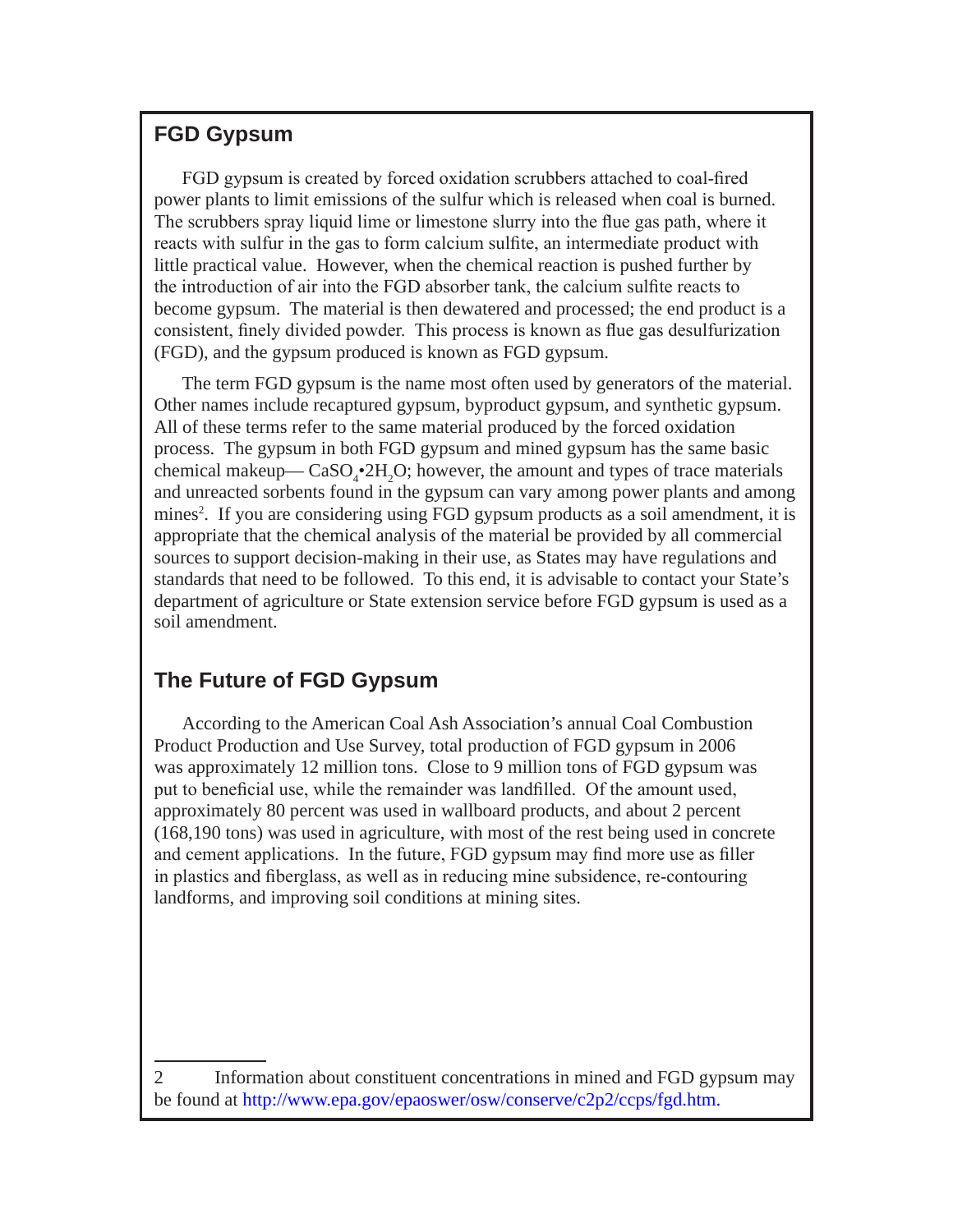Over the next ten years, annual production of FGD gypsum may double as more coal-fired power plants come online, and as scrubbers are added to existing power plants to comply with the EPA's Clean Air Interstate Rule and other requirements. It is anticipated that the majority of the new scrubbers will produce FGD gypsum, although in some parts of the country power plants may select dry scrubbers,

resulting in materials other than FGD gypsum. This increased supply is an opportunity to explore the expanded use of FGD gypsum as a soil amendment. Ongoing and future research and demonstration projects will be able to assist people in making decisions about the use of FGD gypsum.

#### **Agricultural Applications of Gypsum**

There are three general uses of gypsum in agricultural applications:

- A source of nutrients for plants
- Improvement of soil physical and chemical properties
- Reduction in the transport of nutrients, sediment, pesticides and other contaminants to surface waters

## **Current Uses of Gypsum in Agriculture**

#### **Nutrient Source**

Gypsum is rich in calcium and sulfur, two nutrients essential to all crops. The most common application of gypsum is to crops that have high calcium requirements, or to areas that have calcium-poor soils. Peanuts have particularly high calcium requirements, and gypsum often is added to peanut fields to increase yield and quality of the crop. Many fruits, vegetables, and cereals also can benefit from increased calcium availability; in particular, fruits such as tomatoes and cantaloupes need calcium for skin strength, and growers may add calcium to produce fewer blemishes and a longer shelf life.

Sulfur fertilization also is required for many crops, and gypsum can be an effective sulfur source. There is a growing need for sulfur addition to soils, since atmospheric deposition of sulfur has decreased, and most nitrogen and phosphorus fertilizers no longer contain significant amounts of sulfur. Sulfur is sometimes a constituent of nitrogen and phosphorus fertilizers, but gypsum also can be an effective sulfur source for some crops. In addition to calcium and sulfur, gypsum, depending on its source, may provide essential micronutrients to plants.

#### **Soil Improvement**

Gypsum is helpful in treating sodic soils and soils suffering from crusting and other structural problems. Gypsum is more readily soluble in water than other calcium-rich soil amendments such as limestone, and therefore moves throughout the soil column more easily. Calcium ions from gypsum displace excess sodium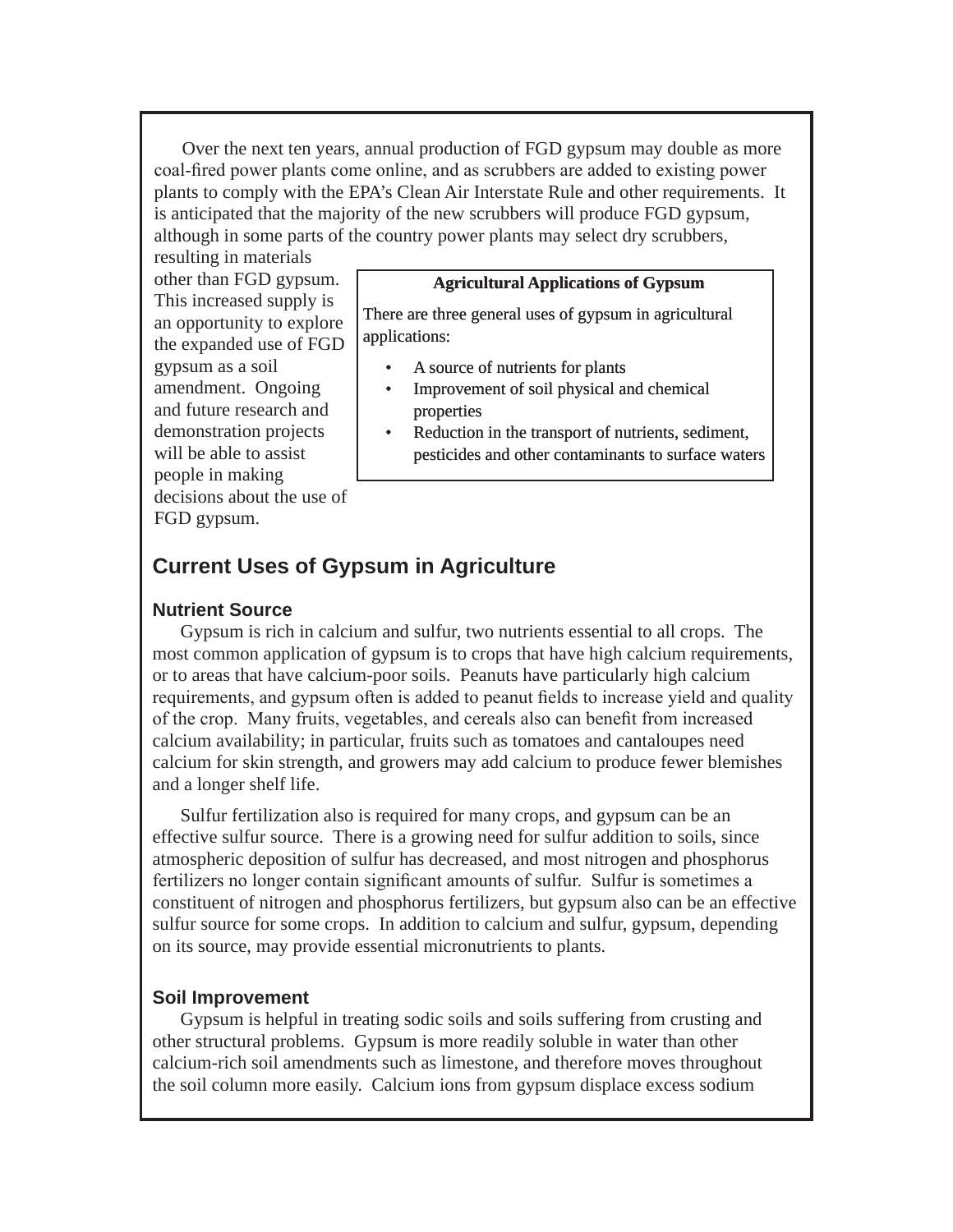and other ions, which then become mobile and diffuse. The calcium ions reduce dispersion of soil particles by promoting the aggregation of clay particles. This improves soil structure and stability and prevents soil crusting. Reduced crusting and better particle aggregation allow for greater water infiltration and storage in soil, thereby reducing runoff and erosion. These soil structural improvements also ease the emergence of seedlings and allow roots to penetrate further into the soil to take advantage of the additional stored moisture.

#### **Mitigation of Contaminant Transport to Surface Water**

In addition to water quality benefits associated with reduced runoff and erosion, FGD gypsum application can reduce the solubility of nutrients such as phosphorus in livestock and poultry manure and soils treated with manure. Gypsum converts readily soluble phosphorus to less-soluble forms, which can reduce the runoff of phosphorus into adjacent streams, lakes, or ground water. Excess phosphorus in runoff leads to water quality problems, including algal blooms and eutrophication of water bodies.

## **Gypsum Decisions in Agriculture**

Recycling coal combustion products (CCPs) and other industrial materials can result in significant environmental benefits, including reduced greenhouse gas emissions, less use of virgin materials, and decreased use of landfills. The USEPA's Coal Combustion Products Partnership (C2P2) (http://www.epa.gov/epaoswer/osw/ conserve/c2p2/ ) aims to increase recycling of CCPs, including FGD gypsum. In addition to its environmental benefits, FGD gypsum may be less expensive for users than mined gypsum, although transportation costs can be a factor in evaluating the practicality of using FGD gypsum as a gypsum source.

As with any fertilizer or chemical additive, there are a range of considerations that should be kept in mind when deciding whether to apply gypsum. Gypsum is not suitable for all soil types, soil conditions or crops. Appropriate application rates should be determined to accomplish specific soil improvement goals, while not exceeding state limits on the use of individual constituents. In general, application rates of up to two tons per acre should be sufficient to accomplish most agronomic and horticultural objectives .

In situations where there is excess sulfur in the soil, the amount of gypsum to be added should be balanced against copper nutrition in animals, as high levels of sulfur in feed can interfere with copper absorption. Boron concentrations in FGD gypsum typically are higher than in natural gypsum sources; therefore, crops sensitive to boron uptake such as cherry, peach and kidney bean may require lower application rates. The high calcium and sulfur content of gypsum can cause an imbalance in other soil nutrients, such as magnesium; therefore, soil nutrient characteristics, and potential plant and animal uptake, of these and other constituents should be understood and considered before deciding whether to use any gypsum product.

Donstova et al. and other sources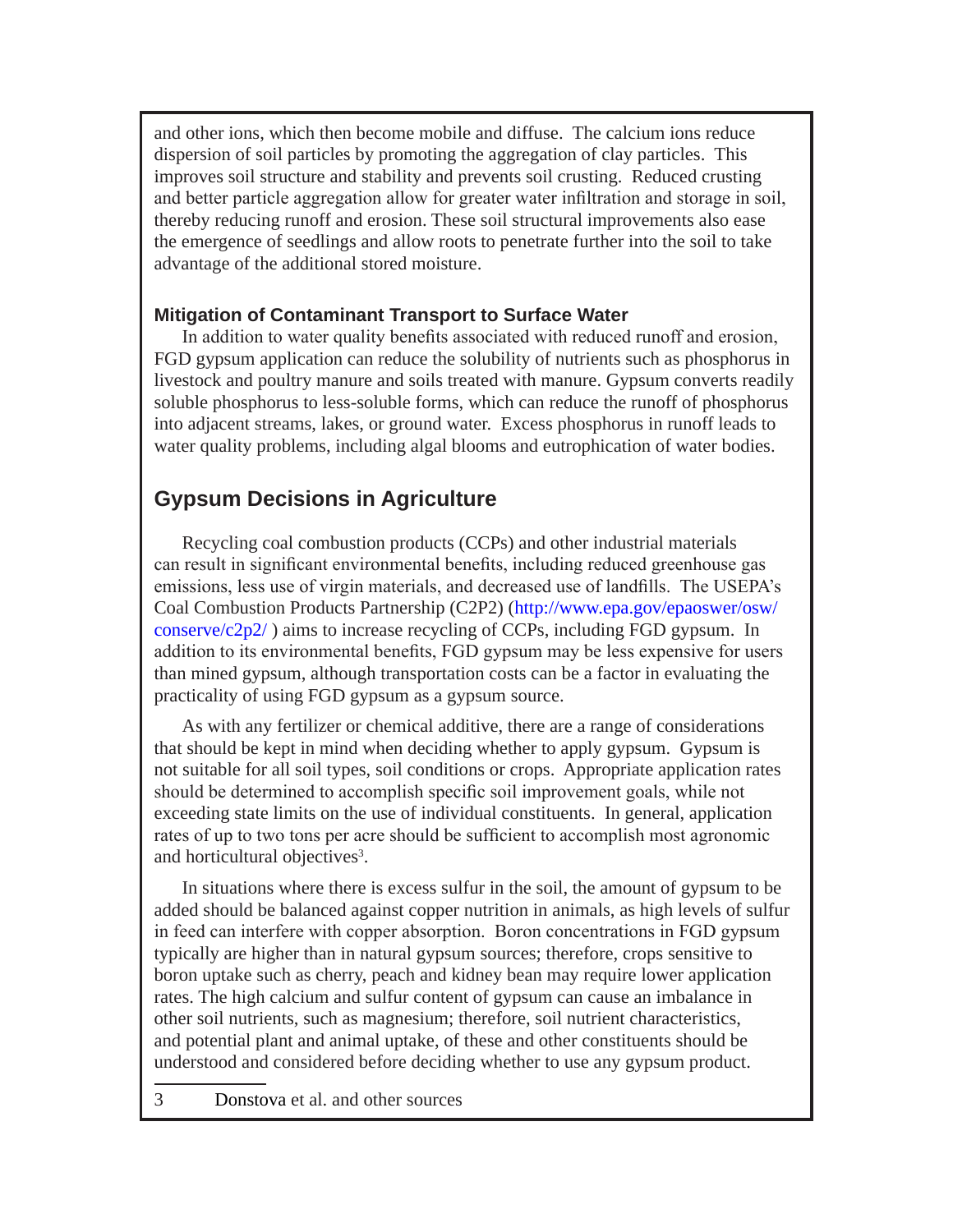In determining the environmental suitability of FGD gypsum for a particular location, you may find the USEPA's Industrial Waste Management Evaluation Model (IWEM) and the chapter on land application (Chapter 7) in the associated *Guide for Industrial Waste Management* (http://www.epa.gov/epaoswer/non-hw/industd/ guide/index.htm) to be useful resources. You should also consult with your State's department of environmental protection to comply with any regulations pertaining to the management of CCPs. You may also find it helpful to consult with your State's department of agriculture and agricultural extension service, and with the USDA Natural Resources Conservation Service.

| <b>FGD Gypsum Beneficial Use Considerations</b> |                                      |                                |
|-------------------------------------------------|--------------------------------------|--------------------------------|
| Decision                                        | Things to Consider                   | Resources                      |
| Is gypsum a good                                | Types of crops<br>$\bullet$          | State department<br>$\bullet$  |
| choice for my needs?                            | Nutrient requirements<br>$\bullet$   | of agriculture/ag.             |
|                                                 | of crops                             | extension agency               |
|                                                 | Soil structure                       | <b>USDA</b> Natural            |
|                                                 | Soil chemical profile<br>$\bullet$   | <b>Resources Conservation</b>  |
|                                                 |                                      | Service                        |
| 2.<br>If gypsum is a good                       | <b>Trace element</b><br>$\bullet$    | State department<br>$\bullet$  |
| choice, should I use                            | sensitivity of crops                 | of agriculture/ag.             |
| FGD gypsum?                                     | Purity of available FGD<br>$\bullet$ | extension agency               |
|                                                 | gypsum                               | Fertilizer supplier            |
|                                                 | Cost differential<br>$\bullet$       |                                |
| Is the use of<br>3.                             | Ground water<br>٠                    | State departments<br>$\bullet$ |
| FGD gypsum                                      | Direct exposure<br>٠                 | of environmental               |
| environmentally                                 | Ecosystem impacts<br>٠               | protection                     |
| protective?                                     | Surface waters<br>$\bullet$          | EPA's Guide for                |
|                                                 |                                      | <b>Industrial Waste</b>        |
|                                                 |                                      | Management                     |

## **References and Websites**

The references and Websites below provide additional information and studies about the uses of gypsum in agriculture.

Clark, R.B., K.D. Ritchey, and V.C. Baligar (1999) "Benefits and Constraints for use of FGD Products on Agricultural Land." *Fuel*, 80:821-828.

Donstsova, K., Y.B. Lee, B.K. Slater, J. M. Bigham (no date) *Gypsum for Agricultural Use in Ohio – Sources and Quality of Available Products*. Ohio State University Extension Fact Sheet. School of Natural Resources, The Ohio State University, Columbus, OH. Available online at: http://ohioline.osu.edu/anr-fact/0020. html.

EPA (2003) *Guide for Industrial Waste Management.* U.S. Environmental Protection Agency. EPA530-R-03-001. February.

Korcak, R.F. *Utilization of Coal Combustion By-Products in Agriculture and Horticulture*. U.S. Department of Agriculture, Agricultural Research Service. Beltsville, Maryland.